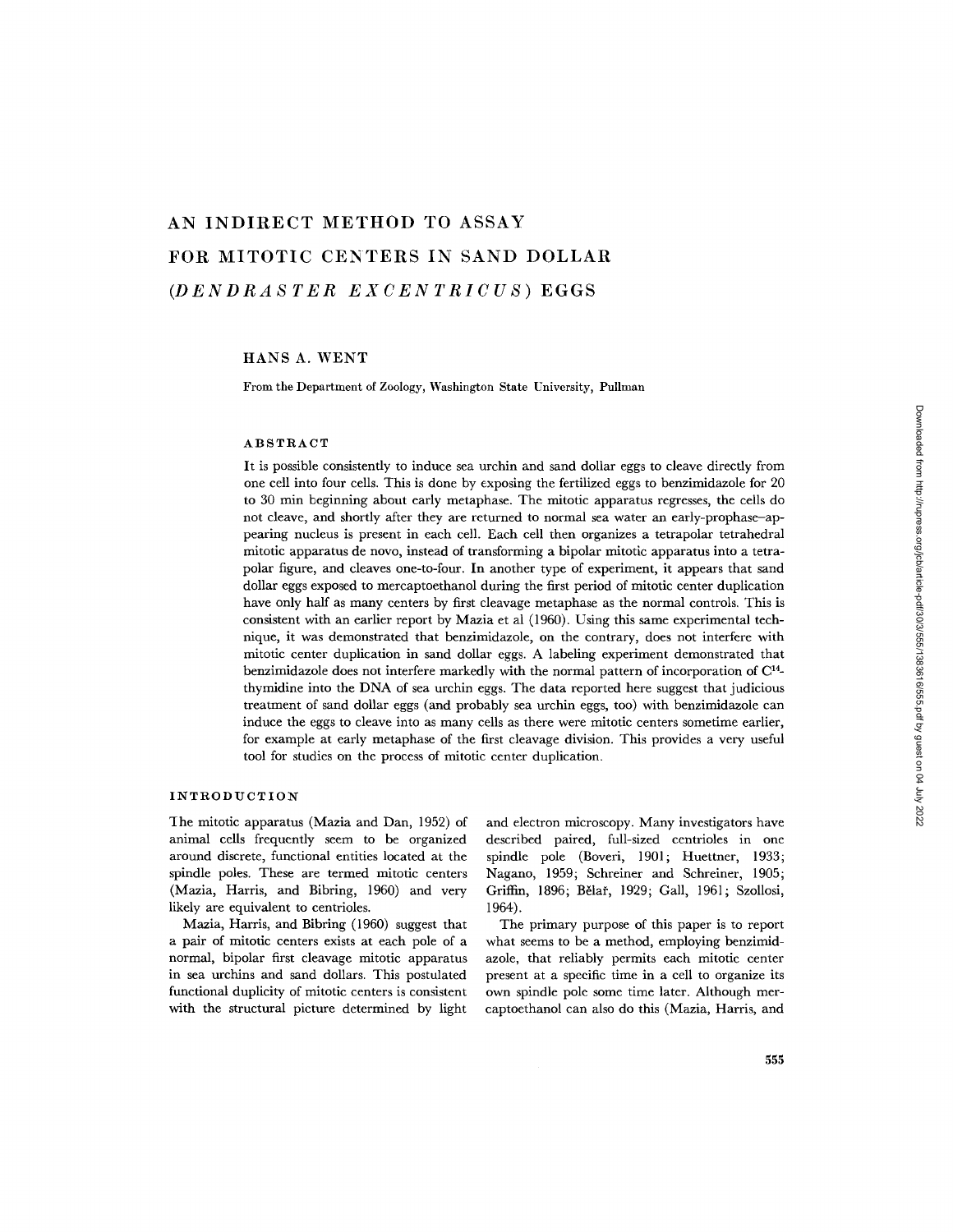Bibring, 1960), the results are much more unequivocal when benzimidazole is used. It is important to the success of the technique, to be described, that the mitotic centers have adequate time to become widely enough separated so that each single center can organize its own spindle pole, without allowing the cell to cleave before the separation is complete. The result is that, when this treatment is applied to a normal cell, a beautiful tetrahedral tetrapolar mitotic apparatus is constructed and the single cell cleaves directly into four cells.

A future publication will describe the effects of various chemicals on mitotic center duplication using the technique described herein to assay for mitotic centers.

#### MATERIALS AND METHODS

#### *Obtaining Gametes*

The sand dollars were induced to release their gametes by injecting 0.5-M KCI into the perivisceral coelom (Tyler, 1949).

### *Treatment with Benzimidazole and*

#### *Mercaptoethanol*

Benzimidazole (from Nutritional Biochemicals Corporation, Cleveland) was always used at a final concentration of 0.5 mg/ml of sea water. The mercaptoethanol (from Eastman Kodak Company, Rochester) was used at two different concentrations, depending upon the effect to be achieved:  $(a)$  it was used at 0.35 ml/100 ml sea water to inhibit mitotic center duplication without blocking the cell at metaphase or seriously retarding development through the first cleavage division;  $(b)$  when it was necessary to block the cell at metaphase, a concentration of 0.70 ml/100 ml sea water was used. These solutions were always prepared the same day they were used, and the unadjusted pH was that of normal sea water. The eggs were always fertilized in normal sea water.

The cells were incubated in about 8 to 10 ml of medium in covered Syracuse dishes at room temperature (16-19°C). The living eggs were observed directly, in the Syracuse dishes, with the  $10\times$  objective of a Tiyoda binocular, in order to determine the mitotic stages and the appearance of the mitotic apparatus (whether bipolar or tetrapolar).

The experiments with living sand dollar eggs were performed during the months of July and August, in 1964 and 1965, in the aquarium room of the Agassiz Laboratory at the Hopkins Marine Station, Pacific Grove, California.

# *Benzimidazole-Induced One4o-Four Cleavage in Normal Sand Dollar and Sea Urchin Eggs*

The eggs were fertilized and allowed to develop normally to prometaphase or early mctaphase of the first cleavage division. Then they were transferred to sea water containing benzimidazole. The sand dollars were left for 20 to *25* rain, and the sea urchins for *25* to 30 min; the ceils were then returned to normal sea water. In the case of the sand dollars, tetrapolar tetrahedral mitotic apparatus appeared and the cells divided one-to-four 25 to 45 min later (see Fig. 1). The cells were observed intermittently from the time they were removed from the benzimidazole-sea water until tetrapolar mitotic apparatus were clearly evident in most of the cells. In sea urchins, one-to-four division occurred about 1 hr after removing the benzimidazole.

In all cases, the *initiation* of exposure to any chemical agent was primarily dictated by the stage of development and only secondarily by the clock time. The *duration* of exposure was determined by elapsed time and seemed to be less critical than the onset of the exposure period.

# *Effect of Benzimidazole on C14-Thymidine Incorporation into DNA*

(Only one experiment was performed using the sea urchin *Strongylocentrotus purpuratus.*) Eggs from a single urchin (late in the reproductive season) were suspended in about 400 ml of sea water, inseminated, and incubated at 15°C with continuous agitation. There was essentially  $100\%$  fertilization. Ninety-two min following insemination, the suspension was carefully divided into two equal aliquots: one was resuspended in normal sea water and the other in sea water with 0.5 ml/mg benzimidazole (see Fig. 5). Seven min later, C<sup>14</sup>-thymidine was added to both suspensions to give a final level of activity of 0.1  $\mu$ c./ml. Two series of 1.0-ml aliquots were removed at 4- or 5-min intervals from each cell suspension and fixed in Carnoy's (3 volumes absolute ethanol and 1 volume glacial acetic acid). One series of cells was used for cytological examination. The other series of cells was assayed by the method described by Hinegardner, Rao, and Feldman (1964) for the incorporation of C14-thymidine into DNA, except that the cells were plated on planchets and counted in a Nuclear-Chicago (Desplaines, Illinois) counting system with automatic sample changer equipped with a model D47 gas flow detector using "Q" gas, rather than in a liquid scintillation counter. Thus, the cells were plated and dried without ever being dissolved in hydroxide of hyamine.

The cells for cytological examination were transferred to 45% acetic acid (Mazia, Harris, and Bibring 1960), sealed vaseline mounts were prepared, and examined under phase contrast. Vaseline-sealed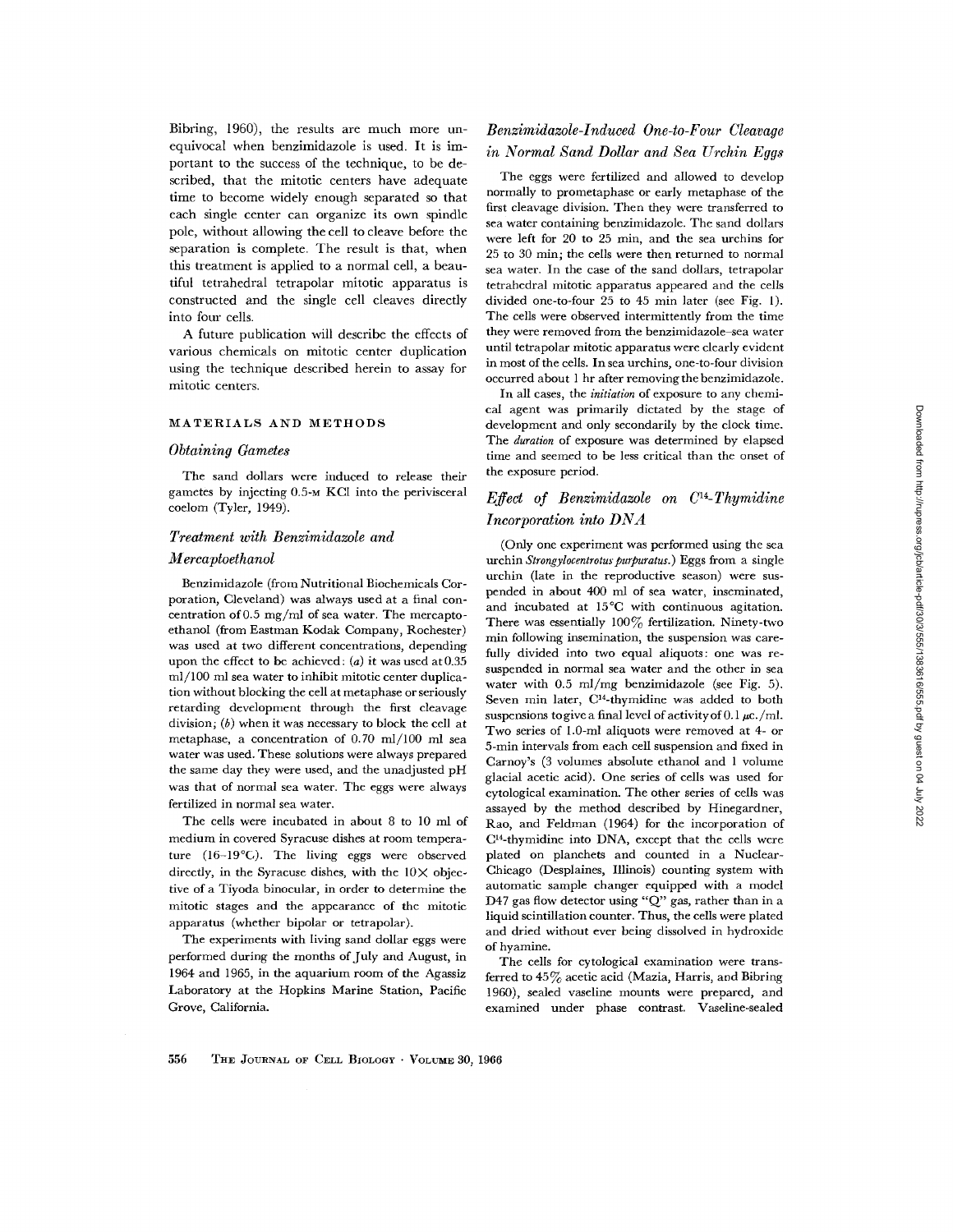

FIGURE 1 Most of these sand dollar eggs had just completed a benzimidazole-indueed one-to-four cleavage. Notice the tetrahedral orientation of the blastomeres, reflecting the tetrahedral configuration of the tetrapolar mitotic apparatus. Although the blastomeres appear to be only loosely associated, the functional relationship among them was intimate since one rarely observed the production of twin, triplet, or quadruplet blastulae within a common fertilization membrane. Incidental to the manipulations experienced by these embryos the jelly layer had been removed. Approximately  $\times$  200.

mounts were necessary to prevent evaporation of the 45% acetic acid medium and to avoid any flattening of the cells. This technique was used whenever it was necessary to make cytological observations on cells.

### RESULTS

# *Benzimidazole-Induced One-to-Four Cleavage in Normal Sand Dollar Eggs*

Cytological observations on fixed material (both sand dollar and sea urchin) revealed that, during the course of exposure to the benzimidazole, the mitotic apparatus regressed and the chromosomes gradually became less distinct. This continued after the return to normal sea water until a single, early prophaselike nucleus was formed. The cells had not cleaved. Then during the following 15 to 35 min each cell organized a single tetrapolar tetrahedral mitotic apparatus and cleaved one-tofour *(see* line 1, Fig. 3). These cells were never seen to attempt an abortive one-to-two cleavage at any time prior to the direct one-to-four cleavage.

This artificially induced one-to-four cleavage

is not unique to the first cleavage division. If the benzimidazole treatment was delayed until prometaphase of the second cleavage division, one could equally easily induce the analogous two-toeight cleavage *(see* line 2 Fig. 3, and Fig. 2).

If cells were exposed to two successive 20- to 25-min treatments with benzimidazole, with the first exposure beginning at early first cleavage metaphase and the second exposure beginning when tetrapolar tetrahedral mitotic apparatus were clearly evident, it was possible to obtain a cleavage pattern approaching one-to-eight. That is, some cells actually cleaved one-to-eight; but most cleaved one-to-six or one-to-seven *(see* line 3, Fig. 3).

The experiments of lines  $2$  and  $3$  (Fig. 3) have not been attempted on sea urchin eggs.

Not infrequently it had been observed that considerable numbers of cells, following benzimidazole treatment during the first cleavage mitosis, developed two separate mitotic apparatus and then cleaved one-to-four. In all instances, this could be traced to the tardy onset of treatment with ben-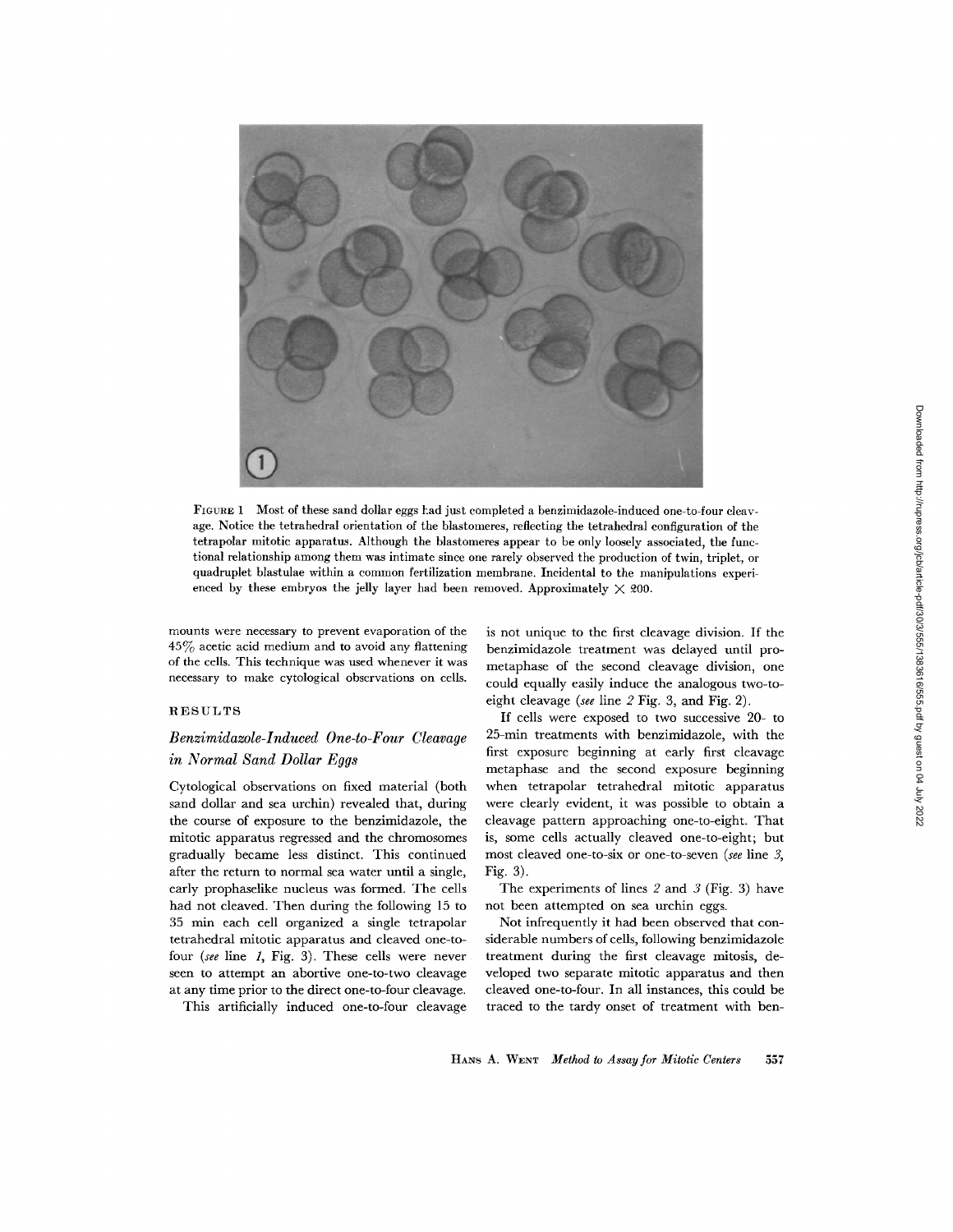

FIGURE 2 This figure shows a population of sand dollar eggs that underwent a normal first cleavage before being exposed to benzimidazole for about 20 min beginning at about prometaphase of the second cleavage division. All of the two-celled stages shown were cleaving or had successfully cleaved two-toeight. In the upper left hand corner can be seen an emhryo with an intact jelly layer containing many conspicuous pigment granules. Approximately  $\times$  200.

zimidazole. These cells completed karyokinesis during and following benzimidazole treatment, but cytokinesis was suppressed, yielding a binucleate cell.

# *Effect of Mercaptoethanol and Benzimidazole on Mitotic Center Duplication*

MERCAPTOETHANOL: The experiments performed by Mazia et al. (1960), to show that mercaptoethanol suppressed mitotic center duplication but did not interfere with the separation of the duplicated centers, were repeated with essentially the same results.

However, another experiment provided independent evidence that mercaptoethanol can interfere with the duplication of mitotic centers. Two treatment schedules (lines 4 and 5 in Fig. 3) were examined. In line 4 the cells were exposed to mercaptoethanol (0.35 ml/100 ml sea water) beginning 5 min after insemination and continuing until prometaphase. They were then treated with benzimidazole and returned to normal sea water. Thirty-six min later, 75 % of the cells had cleaved

and all of these had divided one-to-two. These cells were exposed to the mercaptoethanol during most of the 1st period of mitotic center duplication and *no one-to-four cleavages were ever observed among them.* The treatment schedule for the cells in line 5 differed from that of those in line 4 only in the onset of exposure to mercaptoethanol, such that the 1st period of mitotic center duplication was not included. These ceils cleaved one-to-four, and at no time did they attempt to cleave one-to-two.

BENZIMIDAZOLE: The effect of this agent upon center duplication was examined by exposing one batch of ceils to benzimidazole for most of the 1st period of mitotic center duplication (line  $I$ , Fig. 4), and another batch of cells to this agent for the period which did not include the 1st period of mitotic center duplication (line 2, Fig. 4). In both cases, the cells were transferred directly from the benzimidazole into the mercaptoethanol, in which they remained for 69 min. Fifteen min following removal from the mercaptoethanol to normal sea water, about 50 % of the cells in *each*  culture contained tetrapolar mitotic apparatus. That is, the two batches of cells behaved similarly.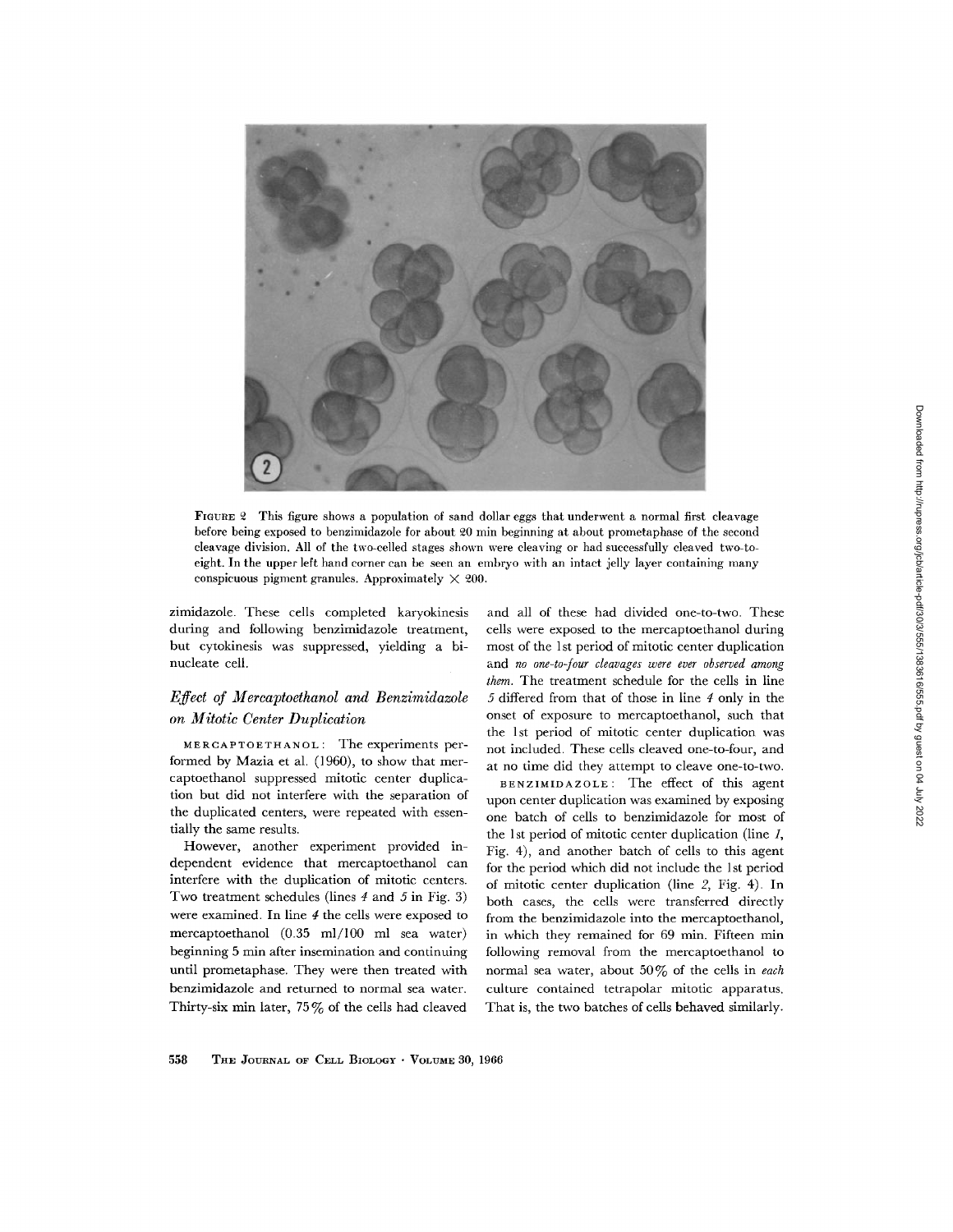# *Effect of Benzimidazole upon C14-Thymidine Incorporation into DNA*

This experiment was performed only with sea urchin *(Strongylocentrotus purpuratus)* eggs. The results of this experiment are graphed in Fig. 5. During the first  $25$  min of exposure to the  $C<sup>14</sup>$ thymidine, the pattern of incorporation into the perchloric acid-insoluble fraction was identical in the control and benzimidazole-treated cells; but thereafter the level of incorporation into the experimental cells was consistently about  $15\%$  above that of the controls. At 118 min following fertilization, chromosomes were clearly visible in the treated cells but no mitotic apparatus could be seen, while the control cells contained normallooking metaphase and anaphase stages. However, by 124 min, neither chromosomes nor nuclei could be seen in the treated cells, while most of the control embryos appeared to be two-celled, although a few ceils with condensed chromosomes were present. By 159 min, late prophase-to-prometa-



FIGURE 8 This figure shows various treatment schedules and the results obtained with sand dollar eggs. Line 1 shows the treatment schedule for benzimidazole-induced one-to-four cleavage. The 1st period of mitotic center duplication was from just after fertilization to about 25 min postfertilization, and the ~nd period of mitotic center duplication extended from about first cleavage telophase into the following interphase. Line 2 shows that a two-to-eight cleavage could be obtained when two periods of center duplication preceded the benzimidazole treatment. Line 3 shows that, when fertilized eggs were exposed to two successive exposures of benzimidazole in such a manner that no cleavage occurred before the end of the second treatment, they would subsequently cleave directly into six, seven, or even eight cells. Lines 4 and 5 show that mercaptoethanol (0.85 ml/100 ml sea water) inhibited mitotic center duplication. Cells exposed to mercaptoethanol during most of the 1st period of center duplication (line  $\mu$ ), cleaved one-to-two; *no* one-to-four cleavages were observed. When the 1st period of center duplication was not included (line 5), 80% of the cells cleaved directly one-to-four without first ever attempting a one-to-two cleavage. The bottom line gives the time scale in minutes after fertilization (vertical black line). The *solid black bars*  identify the periods of exposure to benzimidazole; the *stippled bars* identify the periods of exposure to mercaptoethanol.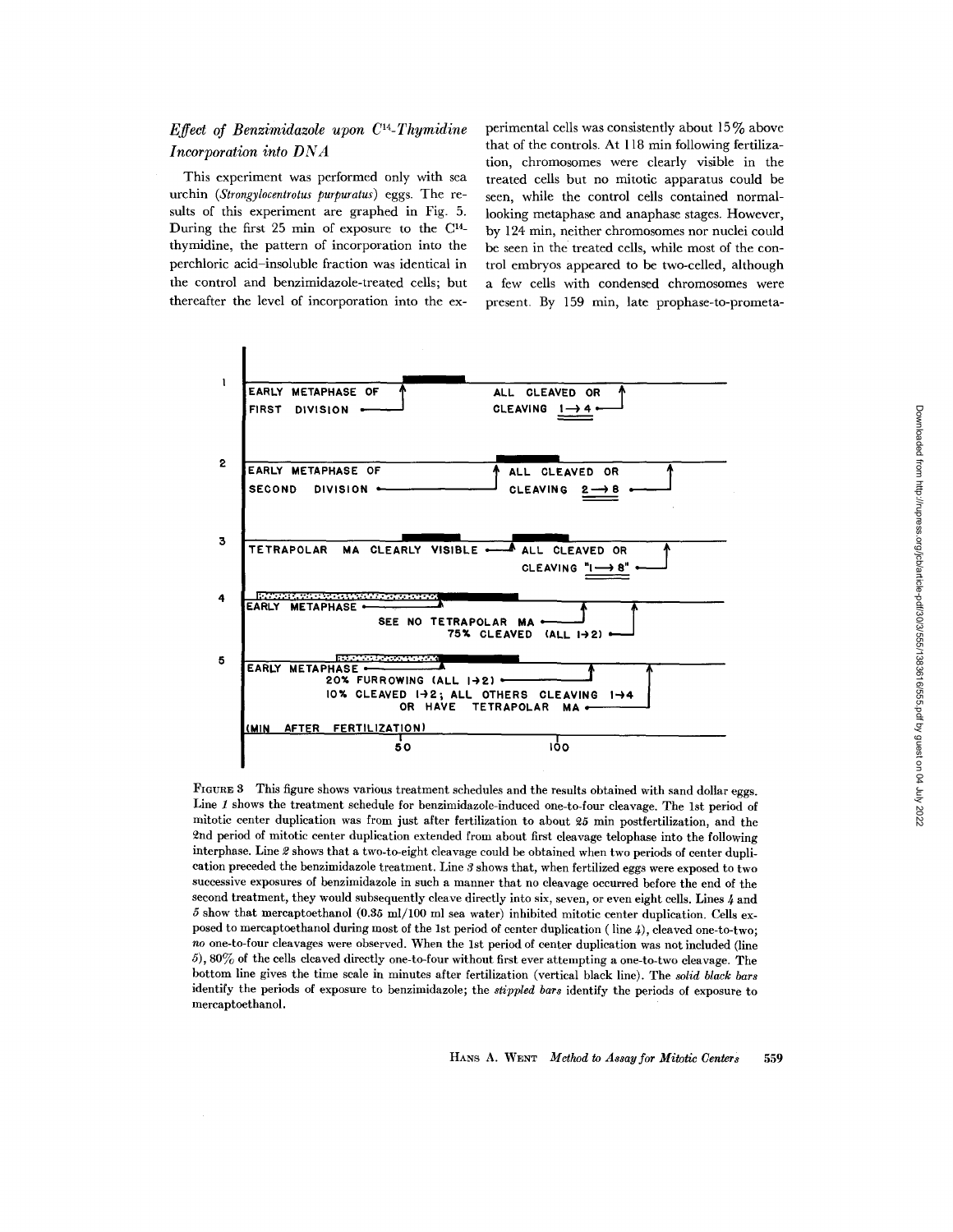phase tetrapolar mitotic figures could be seen in the benzimidazole-treated cells.

#### DISCUSSION

In order to achieve the direct one-to-four cleavage of cells, it was necessary to give the existing mitotic centers enough time to separate. Mercaptoethanol blocks karyokinesis at metaphase, thereby giving the centers time to separate. Benzimidazole does this by inducing regression of the mitotic apparatus, thereby postponing cytokinesis. When both sand dollar and sea urchin eggs were treated with benzimidazole in accordance with the basic schedule shown in line 1 of Fig. 3, the invariable result was a direct one-to-four cleavage by the cells.

To demonstrate that one-to-four cleavage was not unique to the 1st cleavage division, the benzimidazole treatment was delayed in other experiments until the corresponding time interval of the 2nd cleavage division, with the result that the two-celled stages cleaved two-to-eight. These results clearly suggested that *each cell was cleaving directly into as many blastomeres as there had been mitotic centers present at the onset of benzimidazole treatment.* 



FIGURE 4 Here is shown the treatment schedule of an experiment which indicates that benzimidazote did not inhibit mitotic center reproduction in sand dollar eggs. In line 1, the period of exposure to benzimidazole included most of the 1st period of center duplication while none of it was included in the benzimidazole exposure in the exposure schedule of line 2. In spite of this, about the same frequency of one-to-four cleavages was observed in each culture. If benzimidazole had interfered with mitotic center duplication, no one-to-four cleavages at all should have occurred in the culture treated according to the schedule of line 1. The *solid black bars*  identify the period of exposure to benzimidazole; the *stippled bars* identify the period of exposure to mercaptoethanol (0.70 m]/100 ml sea water). The bottom line gives the time scale in minutes after fertilization (vertical black line).



FIGURE 5 This figure shows the time course of C<sup>14</sup>-thymidine (0.1  $\mu$ c/ml of egg suspension) incorporation, expressed in counts per minute per milligram air-dried weight, into the DNA of benzimidazole-treated sea urchin eggs  $(X)$  and untreated control eggs  $(0)$  continuously exposed to the labeled DNA precursor beginning 97 min after fertilization. The *stippled bar* indicates the duration of treatment with benzimidazole  $(0.5 \text{ mg/ml of egg suspension})$ . Arrow 1 (118 min) identifies the time of the last sample, before the onset of rapid incorporation of C]4-thymidine, in which chromosomes were clearly visible in *both* the control cells and the benzimidazole-treated cells. At the time indicated by arrow  $2$  (124 min), chromosomes could not be seen in either group of cells. Arrow  $3(159 \text{ min})$  identifies the time when tetrapolar prometaphase was visible in the benzimidazole-treated cells. By 171 min the control cells were in second cleavage prophase, and at 177 min metaphase to four-celled stages were visible. At this time (177 min) the benzimidazole-treated cells had tetrapolar mitotic apparatus in anaphase.

560 THE JOURNAL OF CELL BIOLOGY · VOLUME 30, 1966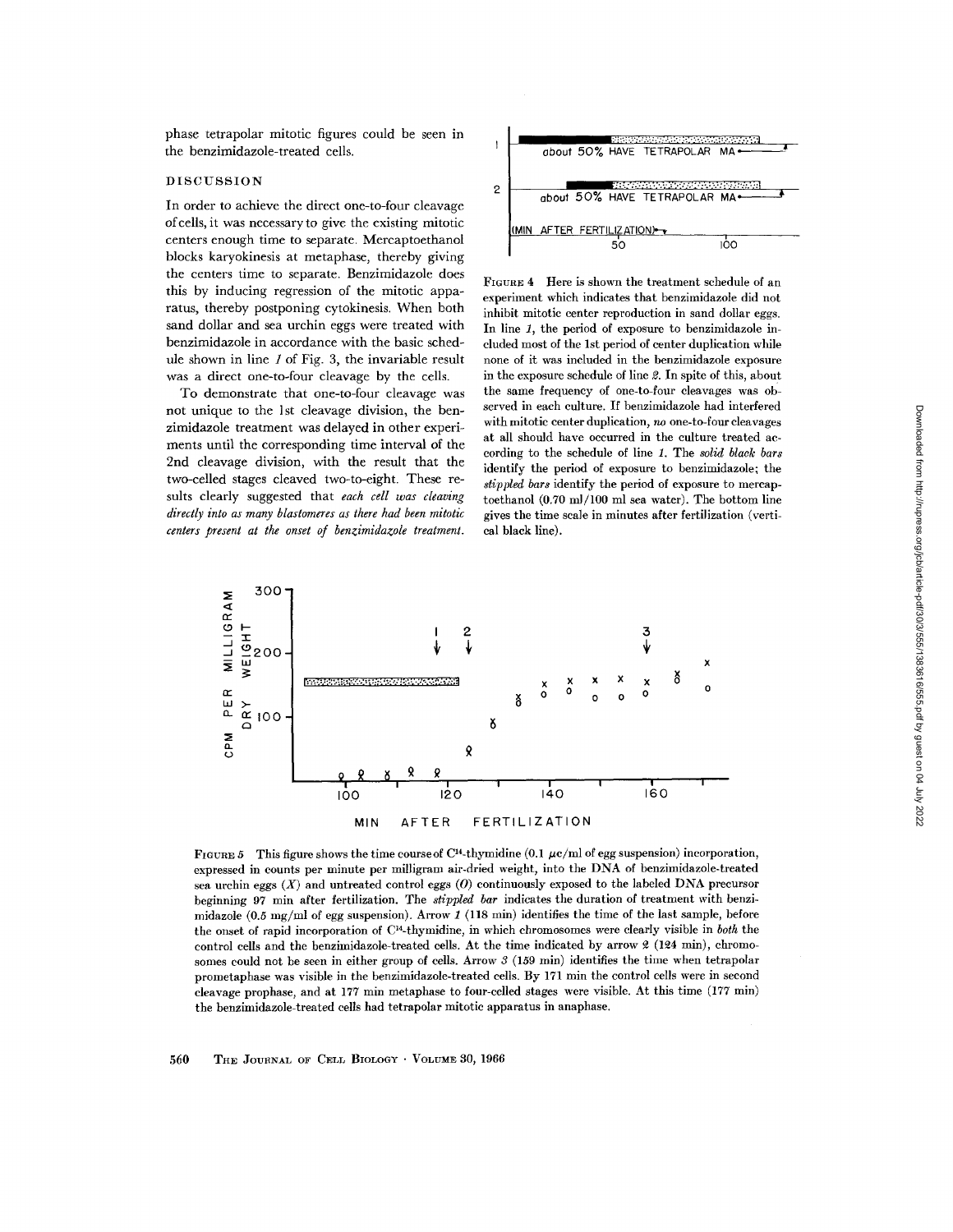This was tested by subjecting the cells to two periods of benzimidazole treatment according to the time schedule of line *3,* Fig. 3. The cells had not cleaved by the end of the 2nd period of benzimidazole treatment. The prediction was that these uncleaved cells would contain eight mitotic centers and, therefore, should cleave one-to-eight. This prediction was essentially substantiated, in that many cells cleaved one-to-six, some one-toseven, and a few one-to-eight. The fact that only a few cells cleaved one-to-eight was ascribed to inadequate spatial separation of all eight spindle poles, with the result that two poles were frequently incorporated into a single cell.

Mazia, Harris, and Bibring (1960) present evidence that mercaptoethanol inhibits mitotic center duplication. Thus, exposure to mercaptoethanol during the 1st period of center duplication (the first 20 to 30 min following fertilization) should produce cells that have only two mitotic centers instead of the normal number of four. If benzimidazole treatment does, indeed, cause the cells to cleave into as many blastomeres as there were mitotic centers at an earlier time, these cells should cleave one-to-two following treatment with benzimidazole. It can be seen from line 4, Fig. 3, that this occurs. This one-to-two cleavage is superficially indistinguishable from that of normal, untreated eggs. Line 5 of the same figure is the control to line  $4$  and shows that, when the 1st period of center duplication is not included in the exposure period to the mercaptoethanol, the preponderance of the cells cleave one-to-four, indicating that they had the normal number of mitotic centers.

So far, the data clearly suggest that benzimidazole will induce a cell to cleave into as many blastomeres as there had been mitotic centers present at the onset of the benzimidazole treatment, but tell us little about what effect benzimidazole has on the mitotic centers themselves. To learn something more about this, it was necessary to design an experiment that did not depend upon benzimidazole to assay for mitotic centers. Mercaptoethanol was selected, for it was already known (Mazia et al., 1960) that this did not prevent the separation of mitotic centers, although it clearly inhibited their duplication. Thus, in the experiment designed to examine whether or not benzimidazole interfered with center duplication (see Fig. 4), mereaptoethanol was used operationally to induce the cells to cleave into as many

blastomeres as there had been centers present at the beginning of the mercaptoethanol treatment. Following exposure to benzimidazole for an interval including the 1st period of center duplication (line  $1$ , Fig. 4), the frequency of cells containing tetrapolar mitotic apparatus was the same as that observed in cells not exposed to benzimidazole during the 1st period of center duplication. This implies that benzimidazole does not prevent the reproduction of mitotic centers.

From this, one can postulate that at each spindle pole of a benzimidazole-induced tetrapolar mitotic apparatus there is a *pair* of potential mitotic centers, while each pole of a mercaptoethanolinduced tetrapolar mitotic apparatus should contain a *single* mitotic center.

Bucher and Mazia (1960) demonstrated that during the mercaptoethanol-imposed metaphase block in sea urchin eggs no H3-thymidine was incorporated into the DNA. It should be recalled that the chromosomes remained condensed during the mercaptoethanol-imposed block. Thus, in mercaptoethanol-treated cells, the chromosomes never decondensed between the onset of treatment with the mercaptoethanol and cleavage (either one-to-two or one-to-four, depending upon the treatment time schedule). On the other hand, chromosome decondensation does occur between the onset of treatment with benzimidazole and cleavage. From this cytological observation, one could predict that benzimidazole might not interfere with the incorporation of Cl\*-thymidine into the DNA of the treated cells. The results plotted in Fig. 5 support this prediction. Although these are the data of one experiment, performed upon cells developing abnormally slowly, the internally consistent pattern of incorporation, the good agreement in *onset* and *duration* of incorporation with the data of Hinegardner, Rao, and Feldman (1964), and the expected one-to-four division of the benzimidazole-treated cells led the author to conclude that the data are reliable.

Another significant fact is that the incidence of gastrulation was less than  $1\%$  among the blastulae which developed from eggs following a benzimidazole-induced one-to-four division. This is probably the consequence of the unequal distribution of the chromosomes at the time of the one-to-four division, and is supported by cursory cytological observations.

The author is indebted to Dr. Lawrence Blinks and